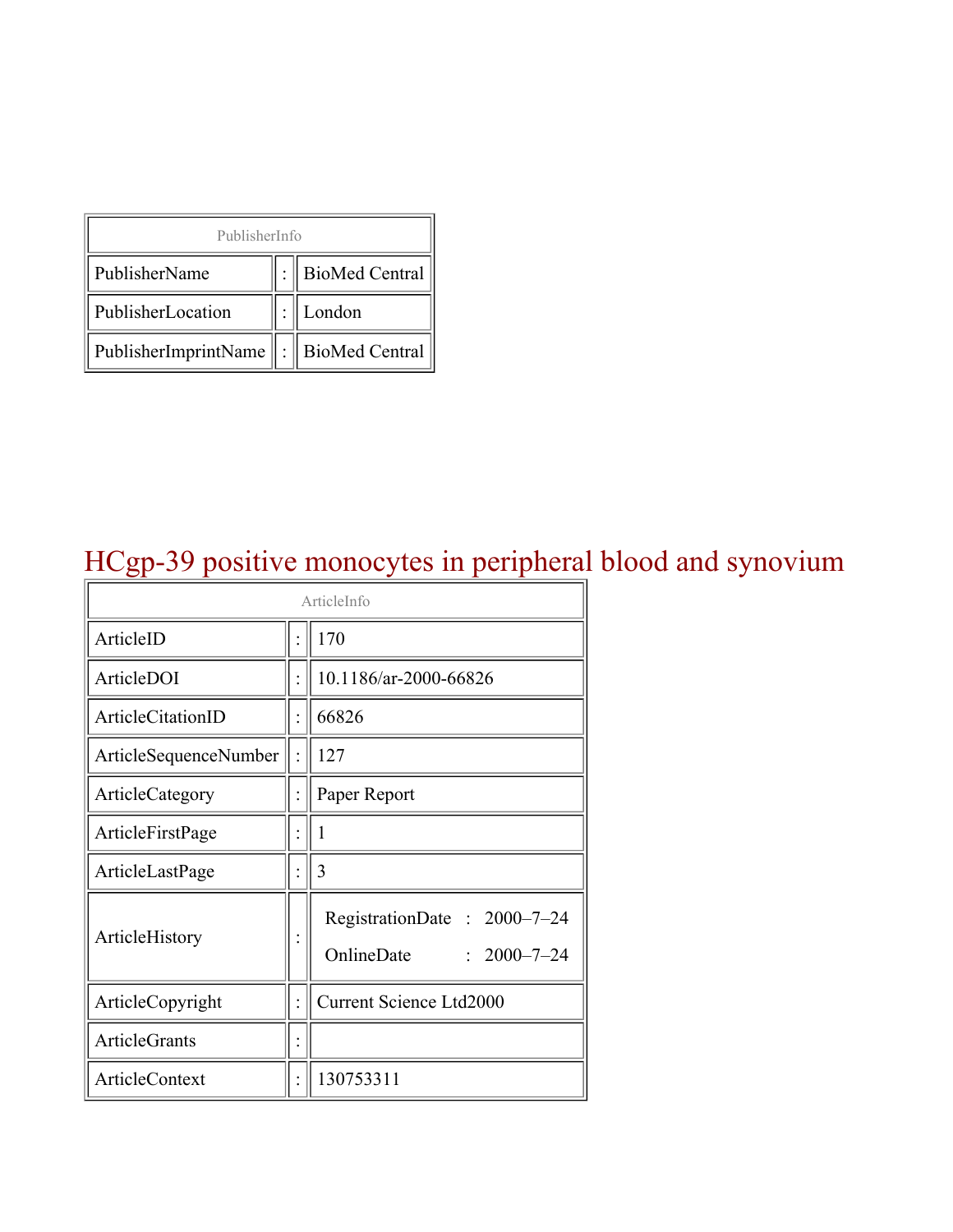Aff1 Institute of Molecular Medicine, Oxford, UK

#### Keywords

HCgp-39, rheumatoid arthritis

### Context

HCgp-39 is a candidate autoantigen in rheumatoid arthritis (RA). Although it remains unclear whether HCgp-39 is a protagonist in the pathogenesis of RA, over 50% of patients with RA, as well as some control subjects, mount secondary T cell proliferative responses to HCgp-39 peptides. HCgp-39 appears to be secreted in the inflamed joint since protein is present in the synovial fluid and mRNA has been detected in both cartilage and synovial tissue of RA patients. Recently, a new HCgp-39-induced murine model of inflammatory arthritis was described in BALB/c mice, suggesting that this glycoprotein might be an attractive target for immunotherapy. The localisation of HCgp-39 is not confined to the inflamed joint since it has been demonstrated at a number of sites of inflammation or involution, including cirrhotic liver, giant cell arteritis and post-lactational breast tissue. Therefore, although the function of HCgp-39 is unknown, a role in tissue remodelling has been proposed. To examine the cellular localisation of HCgp-39 within peripheral blood and synovial membrane and explore the correlation between the level of HCgp-39 expression and clinical features of RA.

## Significant findings

Immunohistochemistry demonstrated that the  $HCgp-39^+$  cells were clustered in foci, sometimes even nodules, in the lining layer. Although they were not specific to RA, they occurred more frequently in RA than in the other arthritic patient groups. Furthermore, the number of serum  $HCgp-39^+$ ,  $CD16^+$ monocytes correlated significantly with serum HCgp-39 levels in 23 RA patients ( $r = 0.52$ ;  $P = 0.014$ ), and with C-reactive protein levels and erythrocyte sedimentation rate. There was a highly significant correlation between HCgp-39<sup>+</sup> cells in the synovial lining layer and the radiologic score ( $r = 0.771$ ; *P*< 0.001).

### **Comments**